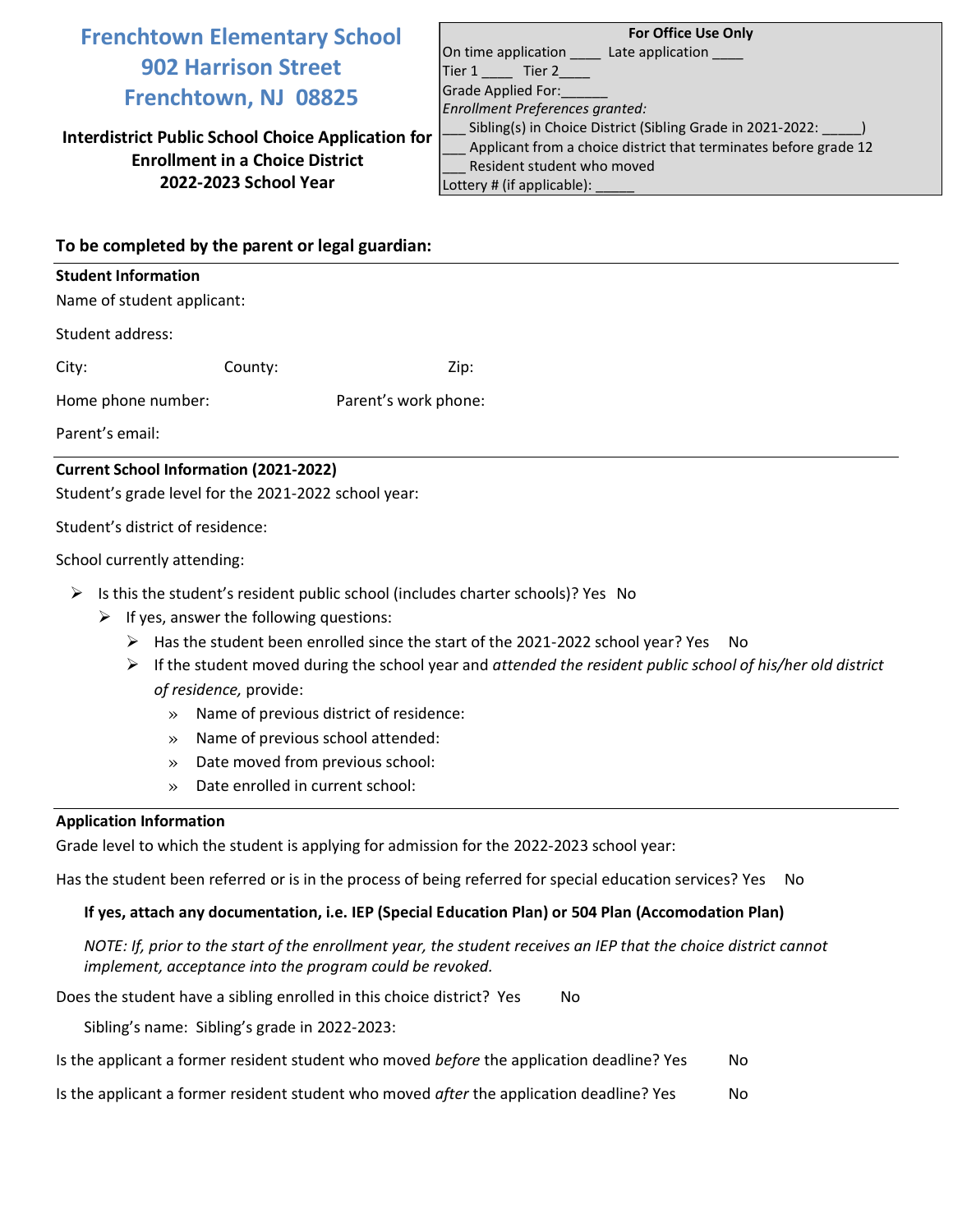# **Frenchtown Elementary School 902 Harrison Street Frenchtown, NJ 08825 Interdistrict Public School Choice Application for Enrollment in a Choice District 2022-2023 School Year**

### **Student Enrollment Policies**

**Tier 1 students** are students who are enrolled in a NJ public school in their resident school district during the time of application and for the entire year (2020-2021) immediately preceding enrollment in a choice district. If a student moved during the school year and attended the resident public school of his/her old district of residence, he/she is also considered Tier 1. Choice districts must first fill their available seats with Tier 1 students. If the number of Tier 1 applications exceeds the number of choice seats available, the choice district must hold a lottery to randomly select students. Charter school students are considered to be Tier 1. To qualify as Tier 1 for kindergarten, a student must be attending a state-funded preschool in his or her resident district or a student resides in a district that does not offer a state-funded preschool program or a student has a sibling currently attending the choice district. Most students applying for kindergarten are in Tier 1.

**Tier 2 students** include NJ residents who have *not* attended their resident public school for the entire year immediately prior to enrollment in the desired choice district and do *not* otherwise meet the requirements for Tier 1. This would include students who have been attending public school outside their districts of residence or private school.

Choice districts are not obligated to accept Tier 2 students. If a choice district accepts Tier 2 applicants, they may do so only *after all the qualified Tier 1 applicants have been accepted*. If the number of Tier 2 applications exceeds the number of choice seats available, the choice district must hold a Tier 2 lottery to select students.

**Enrollment preference** may be given to students in the following circumstances: 1) applicants with siblings enrolled in the choice district; 2) applicants who will have completed the terminal grade of a sending choice district (i.e., students who attend a choice district with grades that terminate before 12th grade and with a natural progression to the choice district); and 3) resident students of the choice district who move during the school year but *before the application deadline* and want to remain in the choice district the following year. Your student's enrollment preference status will be determined from the information you provide in this application.

The Frenchtown Board of Education has adopted the following policies regarding student enrollment:

|         | <b>District Choice Policies</b>                                                                                                                                                                                                                                                                                                                                                                                                                                                                                                                                                                                                                             | <b>Does Policy</b><br>Apply? |
|---------|-------------------------------------------------------------------------------------------------------------------------------------------------------------------------------------------------------------------------------------------------------------------------------------------------------------------------------------------------------------------------------------------------------------------------------------------------------------------------------------------------------------------------------------------------------------------------------------------------------------------------------------------------------------|------------------------------|
| a.      | The district accepts Tier 2 students.                                                                                                                                                                                                                                                                                                                                                                                                                                                                                                                                                                                                                       | Yes                          |
| b.      | The district gives enrollment preference to students who have a sibling currently attending the choice<br>district, provided they will enroll in a choice-approved grade/program, they meet any program-specific<br>criteria, and the district has seats available in the desired grades.                                                                                                                                                                                                                                                                                                                                                                   | <b>Yes</b>                   |
| $C_{1}$ | The district gives enrollment preference to choice students who have completed the terminal grade of the<br>sending district (i.e., students who attend a choice district with grades that terminate before 12th grade<br>and with a natural progression to this choice district), provided they will enroll in a choice-approved<br>grade/program, they meet any program-specific criteria and the district has seats available in the desired<br>grades.                                                                                                                                                                                                  | N/A                          |
| d.      | The district gives enrollment preference to resident students who move before the application deadline. If<br>resident students move and file choice applications for the following year prior to the deadline, the district<br>will give them enrollment preference (i.e., accept them ahead of other applicants, but after the enrollment<br>preference students described in b. and c. above), provided there are choice seats available in the choice-<br>approved grades/ programs and the students meet any program-specific criteria. If the district has already<br>reached its approved choice enrollment maximum, this preference will not apply. | Yes                          |
| e.      | The district gives special consideration to resident students who move after the application deadline.<br>Students in this situation may apply as late applicants and be added to the front of the district's waitlist,<br>provided the students will enroll in a choice-approved grade/program and they meet any program-specific<br>criteria. No additional choice seats above the approved maximum will be approved by the NJDOE to<br>accommodate these students.                                                                                                                                                                                       | Yes                          |